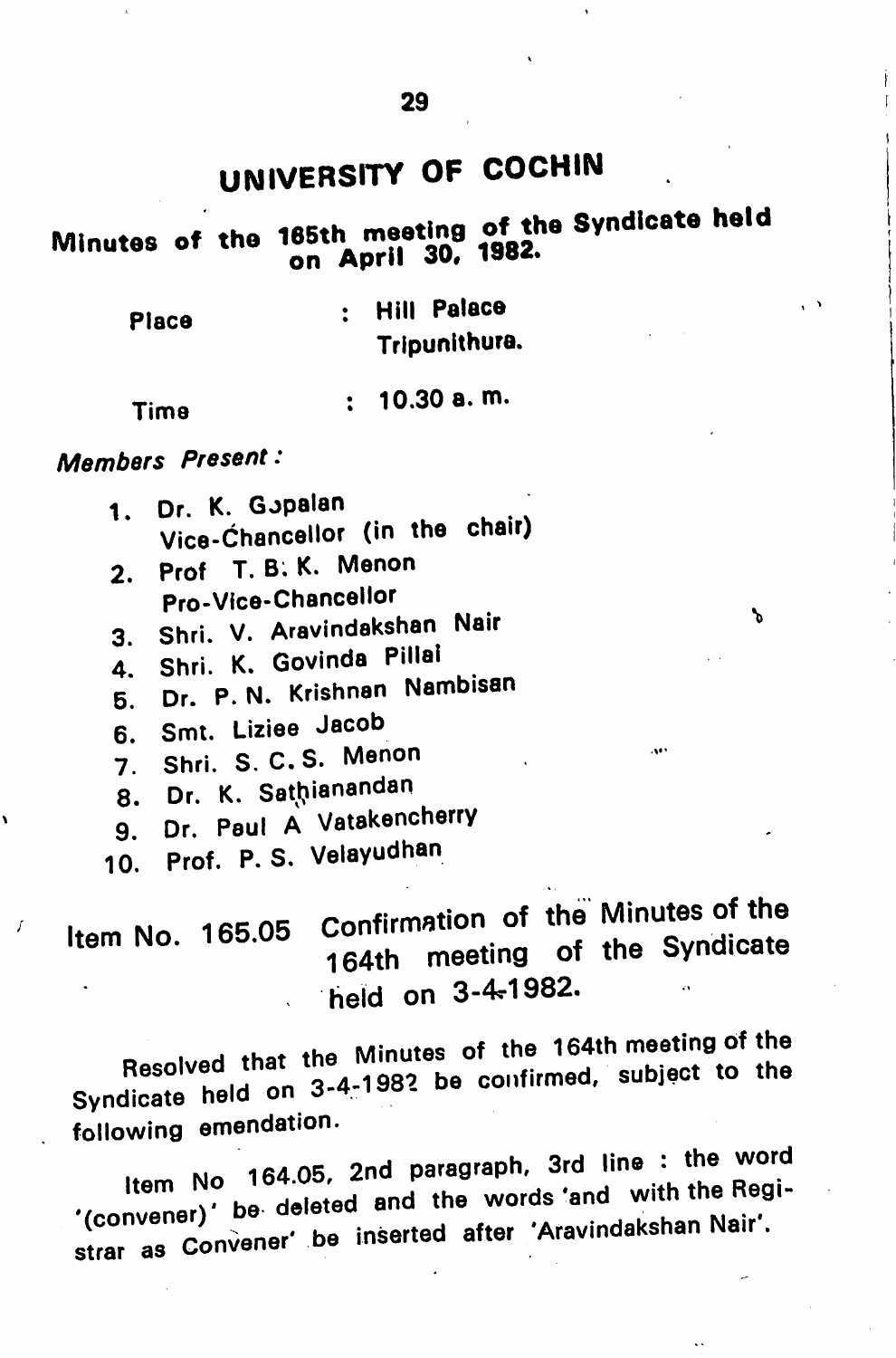Item No. 165.02 Report of the Vice-Chancellor on important developments in the Uni versity since the last meeting of the Syndicate.

1. Dr. K. Gopalan took over as Vice-Chancellor of the University in the forenoon of April 7, 1982.

 $f(x)$ 

■!

- 2. Discussions have been initiated to explore the possibility of p'ocuring for the University a major computer system, indispensable for a technological University.
- 3. The University should think in terms of attracting funds from major research and development organizations and from the various Departments of the Government of India (such as Space, Electronics, Science & Technology, Defence etc.) by formulating and submitting to them nationally relevant research projects, rather than depend exclusively on the State Government and the U. G. C. for funds. The Heads of Departments / Schools have been requested to do the needful 'in the matter.

Some of the NPOL's projects offered valuable oppor tunities for some of the Departments / Schools of the University for fruitful collaboration that should be availed of. The concerned faculty members have been requested to get in touch with the NPOL.

i

4. Arrangements are being made to streamline the functioning of the University Central Library by extending the working hours and by keeping it open on holidays (except a few specific holidays) so that it can serve the academic community better, The University Library must become a real centre of academic activity. Even as the departmental libraries continue to serve the immediate teaching-com-resoarch requirements of the individual departments/schools, the bulk of the University's holding of books and journals should be in the Uni-Steps are therefore being holding of taken to achieve that objective, in consulation with taken to achieve that objective, in consolation to the consolation with the consolation with the constant the consolation with the constant of the constant of the constant of the constant of the constant of the constant of Prof. Paul A. Vatakenoversee the day-to-day heads of teaching departments, cherry is being requested to functioning of the University Library.

- 6. A few high powered committees, including the longawaited U. G. C. Committee are expected to visit the University in the next few weeks and the University should got ready to receive them.
- $^{\circ}$ 6. The University has taken the initiative to our propertion major seminar and other programmes in connection<br>with the World Environment Day falling on June 5. The programme are being arranged in collaboration with The programme are being arranged in  $\alpha$  the Port Trust the Cochin Corporation, the G. C. D. A. the Port and various other agencies.
- 7. Shri. P. Varijakshan Nair. Plumber, Engineering Unit has won national recognition as an athelete bringing has won national recognition of the attainment credit to the University. In recognition of the attainment and as an inducement to greater efforts Shri. Varijakshan Nair may be given one or two advance increments, The practices followed by other organizations and Uni-The practices followed by Striet Sigmmann.<br>versities in the state in this respect will be ascertained versities in the state In before the proposal is implemented.
- 8. New members will be inducted into the present Expert<br>8. New members will be all the expedited Committee, and its work will be expedited,
- 9. Steps have already been initiated for streamlining the 9. Steps have alleady been interest to procedures of the academic activities and administrative procedures of the University, with a view to make its functioning more efficient and effective.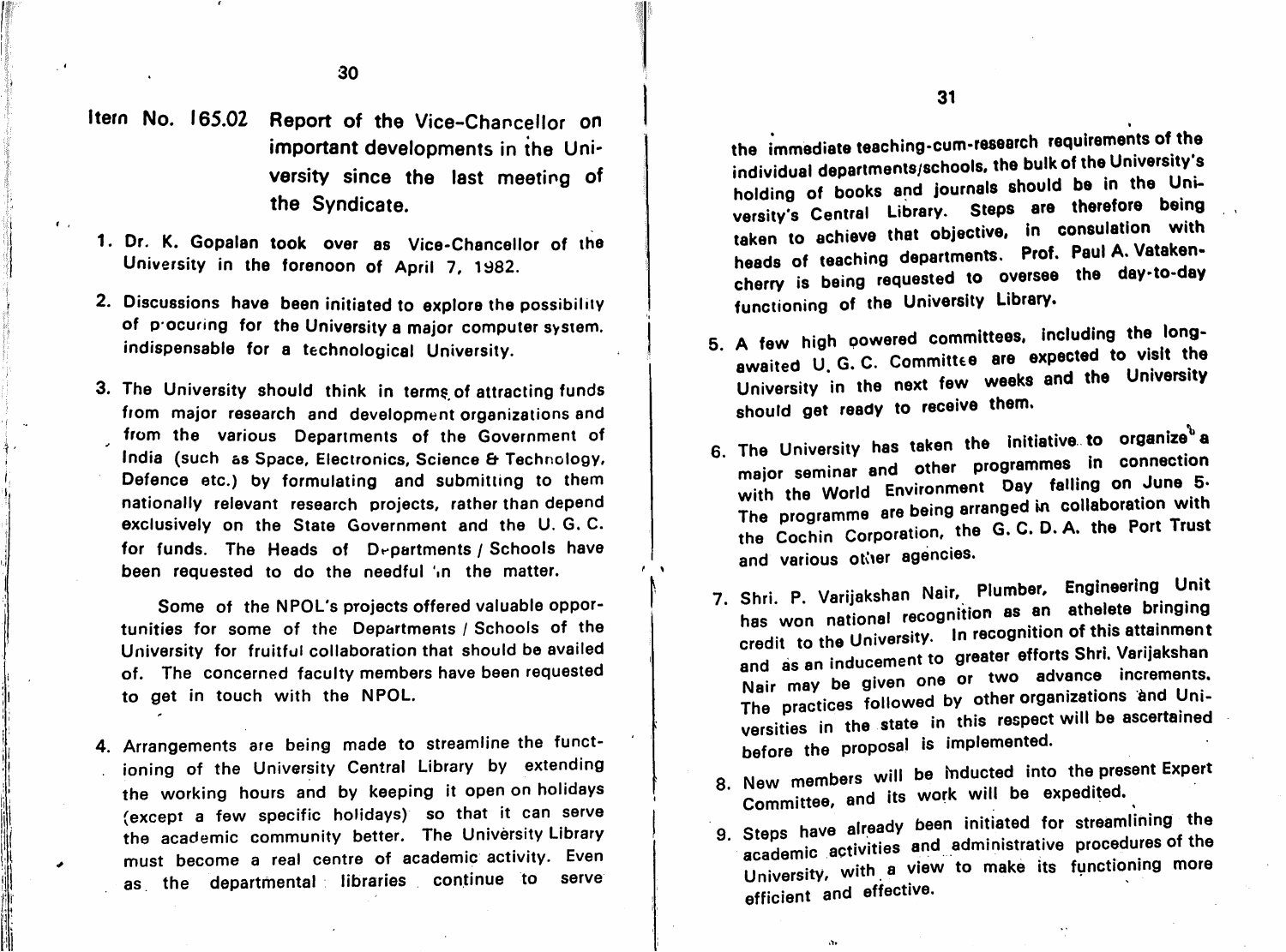Item No. 165.03 Seminar on "Physics research and Item No. 165.05. Physics teaching in Kerala"-Department of Physics-assistance for-reg.

**t** 

The Syndicate considered, along with the recommenda tions of the Standing Committees on Academic Matters, and Finance & Purchase, the proposal fcr organizing a seminar on 'Physics research and physics teaching in Kerala', in May 1982, in the Department of Physics.

Resolved that a sum of Rs. 3,400/- bo granted for organizing the seminar. It was further resolved that in view (G. Admn. B El.) of the scarce resources of the University the Departments*!*<br>Schools of the University should not *on their own* organise the Mo. 165.06. Works - Construction of Compound Schools of the University should not on their own organise seminars of this sort utilising the funds of the University. Ffforts should always be to organise such seminars through external funding. As a matter of policy however, the Uni versity should join hands with the R & D  $S$  & T establishments and co-sponsor such major events by giving wherever necessary, marginal financial inputs.

#### (Ac.)

I

### Item No. 165.04 School of Technology - Purchase of equipment - Reg.

The Syndicate considered, along with the recommendation of the Standing Committee on Finance & Purchase, the proposal for purchasing various items of equipment for the School of Technology at a cost of Rs. 19,722.00 excluding sales tax and other charges.

Resolved that the items of equipment as in Appendix / be purchased for the School of Technology at a cost of Rs. 19,722:00 excluding Sales tax etc, and that the Readerin-charge of the School be authorised to draw the amount as advance for effecting the purchase. (PI .)

## Item No. 165.05. Installation of 10 50 PMBX at the Trikkakara Campus - Reg.

The Syndicate considered, along with the recognition of Purchase. of the Standing Committee on Finance G Puchase, the proposal for installing a  $10+80$  PMBX system at  $\frac{1}{2}$  she liniversity. Trikkakara campus of the University. tion

Resolved that the only register with the Indian Telephones for a 10+10+100 PABX system. Resolved that the University might, for the time being,

# $wall -$

The Syndicate considered, along with the recommendation of the Standing Committee on Works, correction in the name Vice-Chancellor in having approved a correction in the name and address of the contractor who was entrusted with the of the compound wall on the southern work of construction of the compound men's Hostel - V.K. Ramakrishnan, M/s. V K. Ramakrishnan & Com., Port Hill, Ramakrishnan, Wils. V. W. K. Ramakrishnan & Co., Port<br>Cochin-22', instead of M/s. V. K. Ramakrishnan & Co., Port The Syndicate and address of tha Hill, Cochin-22.

of the Vice-chancellor be Resolved that the action ratified. (PI.)

Item No. 165.07. University Hostels - enhancement of ad hoc grant - Reg-

consideration at the next meeting of the h the details regarding rates of rem Syndicate along with the Calicut Universities in respect of Deferred for fixed by the Nerala along wit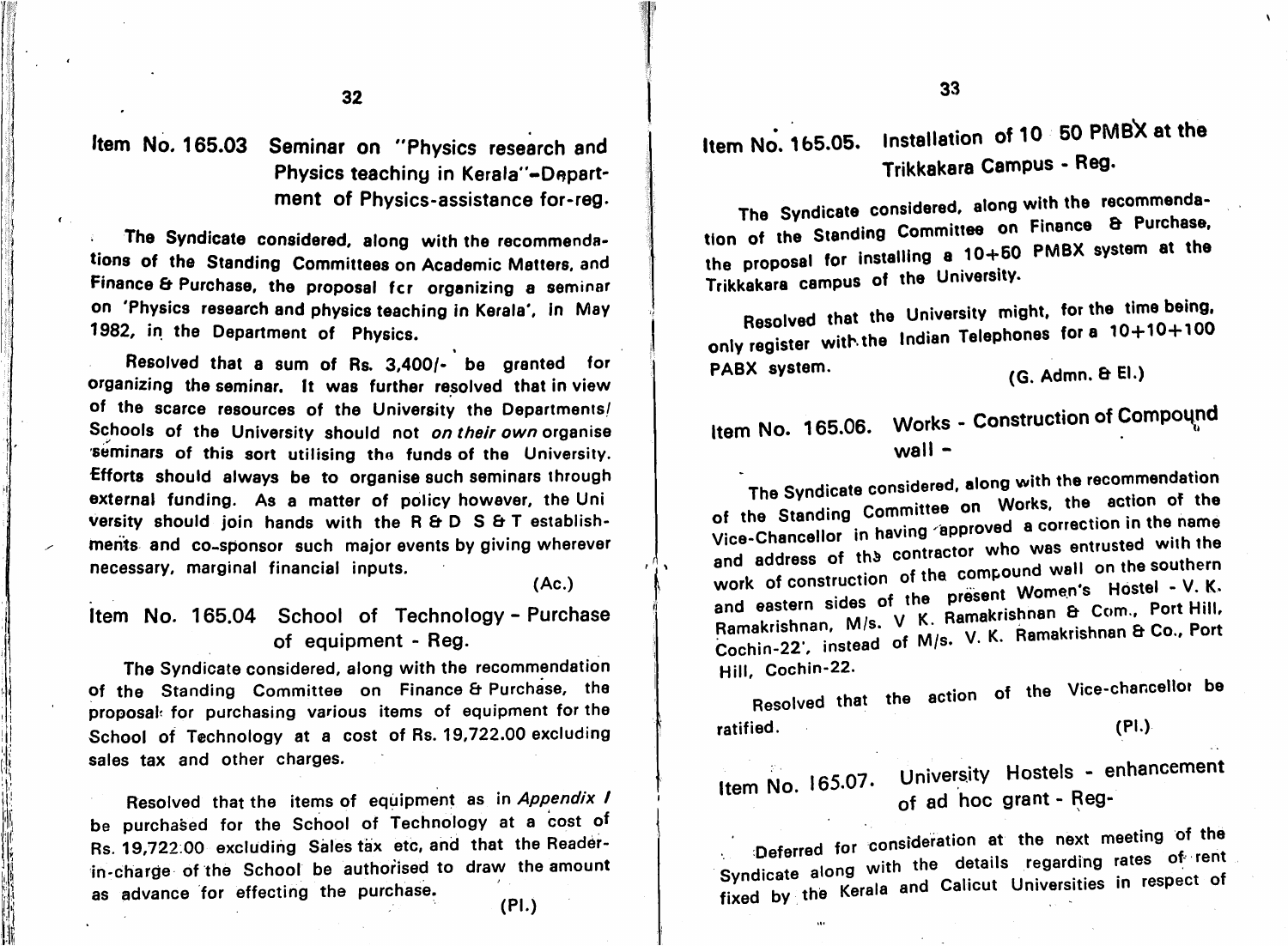34

their student's hostels and the rate of adhoc grant (mess subsidy), if any, granted by them to the hostels.

(GA & El.)

## Item No. 165.08. Electrical goods for the Engineering Stores - purchase of - Reg.

The Syndicate considered, along with the recommenda tion of the Standing Committee on Finance & Purchase, the proposal for procuring electrical items for' the stores of the Engineering Unit at an estimated cost of Rs. 14,806.66.

Resolved that the electrical items as in Appendix II be purchased for the Engineering Unit stores at DGS & D rates and that competitive quotations be invited for items not available at such rates.

Resolved further that a sum of Rs. 14,806.65 be advanced to the University Engineer for effecting the purchase.

(PI.)

Item No. 165.09. Re-registration for research - regi stration granted by the Vice-Chancellor - ratification of.

The Syndicate noted, along with the recommendation of the Standing Committe on Academic Matters, that the Vice-Chancellor had granted re-registration to 9 candidates who had exceeded the maximum period of registration prescribed in the Regulations.

Resolved that the action of the Vice-Chancellor in having granted re-registration to the candidates as in Appendix III be ratified.

Item Mo. 165.10. Teakwood veneer partitioning of Room No. 4 of the Dept, of Applied Chemistry - Consideration of.

The Syndicate considered, along with the recommendation of the Standing Committee on Works, the proposal for partitioning room No. 4 of the Department of Applied<br>Chemistry, with a view to air-conditioning it, at an estimated Chemistry, with a view to air-conditioning it. at an expected to shrill P. cost of Rs. 10,500/, and to award the work to Shri, P. Vijayakumar, who had undertaken a similar work for the<br>Townshous the estimate rate. Department, at 76« above the estimate rate.

Resolved that the work of partitioning the room estimated cost of Rs. 10,500/- be approved and that the work be awarded to Shri. P. Vijayakumer at 96% above the estimate rate, the rate at which the contractor had executed an identical work in the same Department. at an

(PI.)

### Item No. 165.11. Works - Electrification of Lab. No. 1 ' of the Dept, of Ship Technology - Reg.

The Syndicate consider«d, along with the recommendation Committee ....... works, the proposal for tory No. 1 of the Department of estimated cost of Rs. 1,Q5,500/-. The Syndicate of the Standing electrification Ship Technology, at an of Labora

Resolved that the work of electrification of the Laboratory Resolved that the work of electronical control. at an estimated cost of Rs. 1,05,500,

Resolved further that the community the work on the KSCC if the firm is willing to execute the work  $\sim$ usual terms, the University supplying the materials for the work; if not, the work be tendered. (PI.)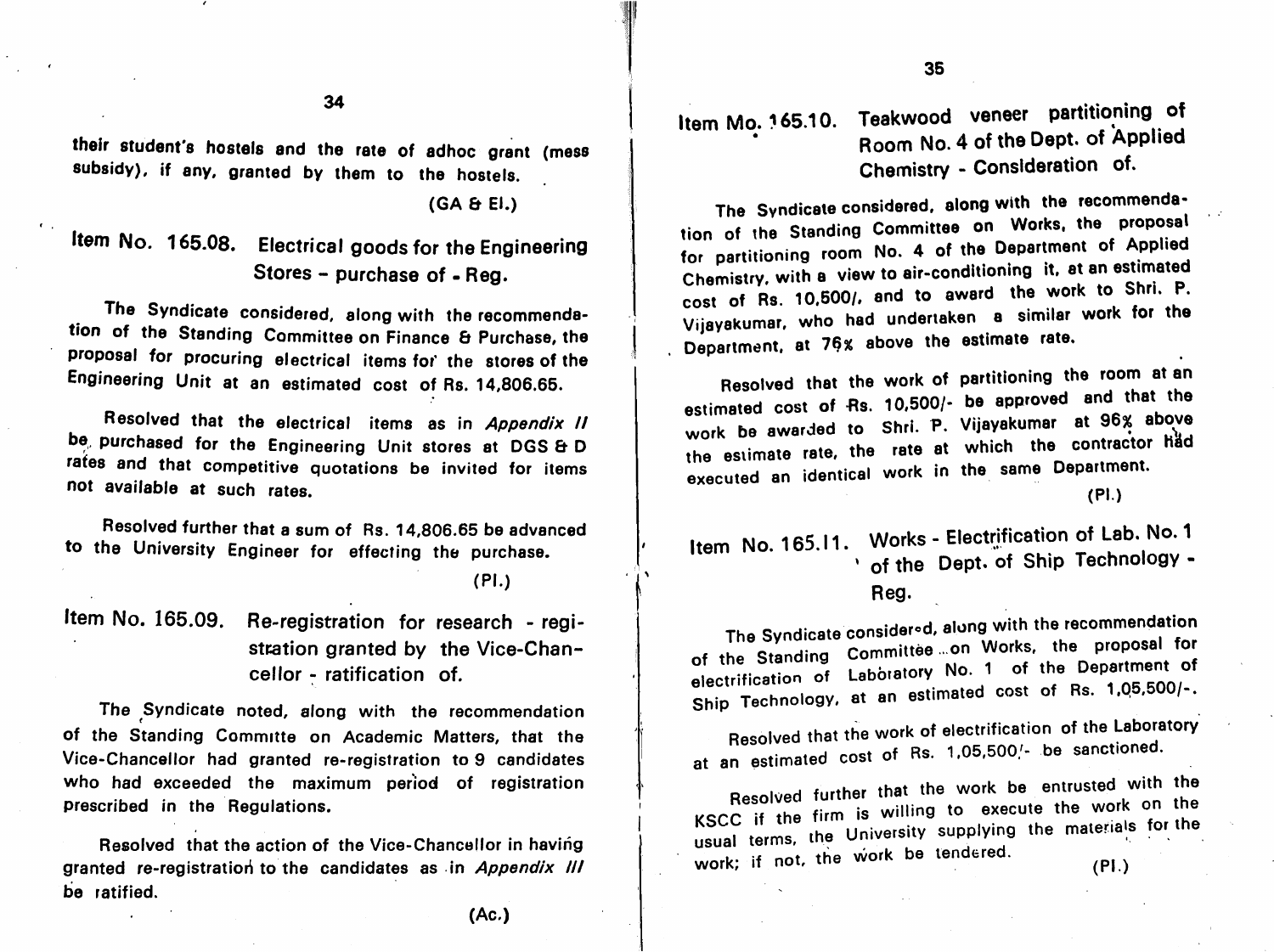$36$  37

Item No. 165.12. Medical expenses - reimbursement of.

The Syndicate considered reimbursing to the employees medical expenses incurred by them for treatment undertaken in hospitals recognised for the purpose.

Resolved that the following employees be granted medical reimbursement of amounts indicated against their names:-

| <b>Name &amp; Designation</b> |                                                    | Hospital                                       | Amcunt        | Registration of 'Anuseelan' as a<br>Item No. 165.14                                                                                                                       |
|-------------------------------|----------------------------------------------------|------------------------------------------------|---------------|---------------------------------------------------------------------------------------------------------------------------------------------------------------------------|
|                               | 1) Shri P. R. Rajagopalan                          | Mukundapuram                                   | 1. Rs. 187/37 | research journal - Reg.                                                                                                                                                   |
|                               | Sr. Gr. Assistant                                  | Taluk<br><b>Headquarters</b>                   | 2. Rs. 106/76 | Deferred for consideration at the next meeting along                                                                                                                      |
|                               | University Office.                                 | <b>Hospital</b><br>Irinjalakuda.               |               | with further details.<br>(Ad. C.)                                                                                                                                         |
|                               | 2) Shri V. R. Kutty<br>Peon<br>Department of Indu- | <b>Medical Trust</b><br>Hospital<br>Ernakulam. |               | Item No. 165.15 Change of centre of research-reques<br>of Shri. B. Raveendran Nair-Con-<br>sideration of-                                                                 |
|                               | strial Fisheries.                                  |                                                | Rs. 147/43    |                                                                                                                                                                           |
|                               | 3) Smt. Christina Francis                          | City Hospital                                  |               | The Syndicate considered, along with the recommendation<br>of the Standing Committee on Asademic Matters, the reques                                                      |
|                               | Asst. Grade II<br>Department of Youth<br>Welfare.  | Ernakulam.                                     | Rs. 391/99    | of Shri. B. Raveendran Nair for transfer of his centre o<br>research from the Department of Applied Chemistry to th<br>Department of Polymer Science and Rubber Technolog |

Resolved further that the power to sanction medica reimbursement to employees upto a sum of Rs. 500/- be delegated to the Vice-Chancellor.

Item No. 165.13 School of Technology-quasi-Unversity fee-collection of-reg.

The Syndicate considered, along with the reconstruction of the prothe standing Committee on Academic Matters, the proposal for collecting quasi-university tfee from the students of Technology.

Resolved that Rs. 8/- per semester be fixed as quasi-Resolved that Rs. 8/- per sements admitted to  $(Ac.)$ 

> The Syndicate considered, along with the recommendation of the Standing Committee on Asademic Matters, the request of Shri. B. Raveendran Nair for transfer of his centre of research from the Department of Applied Chemistry to the research science and Rubber Technology  $\uparrow$  Department w. e.f. 1.3.1982.

Resolved that Shri. B. Raveendran Nair be permitted Resolved that Strategie from the Department of to change his centre of focument of Polymer Science & Rubber Technology w. e. f. 1.3.1982. (Ac.)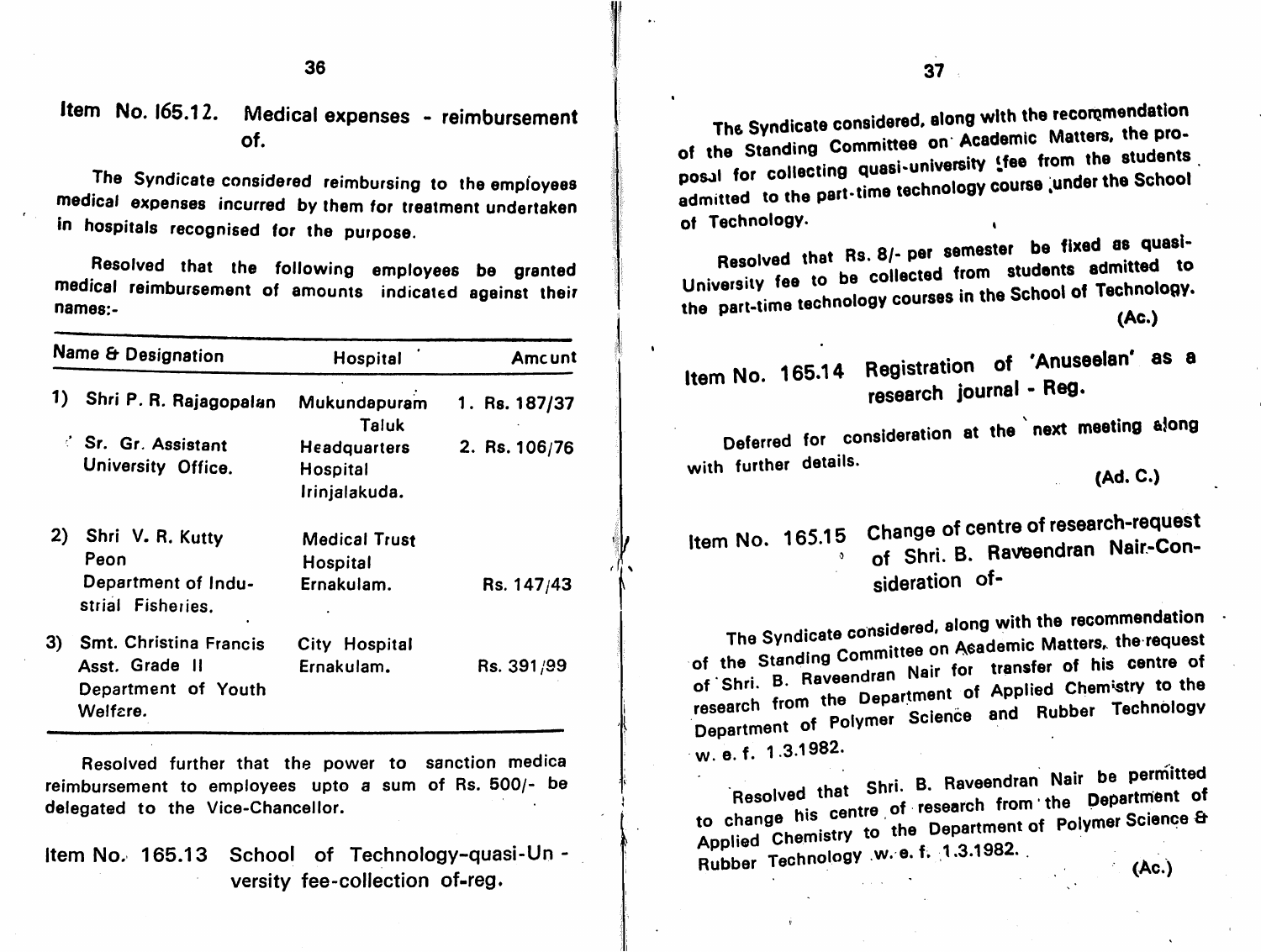-Item No. 165.16 Recovery of current charges and water charges from occupants of University quarters-procedure - reg.

The Syndicate considered, along with the recommendation of the Standing Committee on Finance & Purchase, the proposal for adopting the slab-cum-card system followed by the K. S. E. B. and the P. H. E. D. in realising current and water charges respectively from the residents of Uni-<br>versity quarters.

' Resolved that the Slab System as followed by the K. S. E, B. and the P. H. E. D. in the matter of collection of electricity and water charges respectively be implemented min the University.

^Resolved further that the water charges for quarters where water metres are not provided be fixed on a par with similar type of quarters where meters are provided.

The Syndicate noted with serious concern the default in the collection of arrears of current and water charges from employees residing in University Quarters and resolved that steps be taken for their immediate realization.

(Ad. C.)

Item No. 165.17 Works-Purchase of steel from the Steel Authority of India Ltd., advance sanctioned by V.C. - reporting of -

The Syndicate noted that the Vice-Chancellor had san ctioned the purchase of 16 tonnes of steel rods for construction purposes at a cost of Rs. 87,000/- as per U.O. No/ PL. A4/17886/80 dated 20.2.1982.

Resolved that the action of the Vice-Chancellor be ratified. (PI.)

Item No. 165.18 Recognition as supervising guides-<br>applications consideration of.

The Syndicate considered, along with the recommendation of the Standing Committee on Academic Matters, the requests<br>from three persons for recognition as supervising guides under the University.

Resolved that Dr. K. C. George. Scientist, CMFRl. Cochin and Dr. A. Antony, Lecturer, Department of Marine Sciences, pe recognized as supervising guides under the entriesting,

Resolved further that Dr. V. N. Sankaranarayanan be re-<br>quested to forward his application through the Head of quested to forward his application through his institution along with his recommendation for consideration.

(Ac.)

 $\cdot$  in .

I!

Item No. 165.19 Board of Studies in Applied Economics-Reconstitution of -

Deferred. :

Item No. 165.20 Works-Construction of compound wall around the Trikkakara campus-. stage I correction of name and address of the selected contractor

 $\bullet$  and the experimental properties of the experimental properties of  $\mathcal{P}^{\bullet}_{\mathcal{A}}$  and

 $-$  reg.

 $\alpha$  $\mathcal{O}(1)$ 

The Syndicate noted, along vith the recommendation Of the Standing Committee on Works, that the Vice-Chancellor had authorised the correction in the name and address of the contractor who was entrusted with the constructio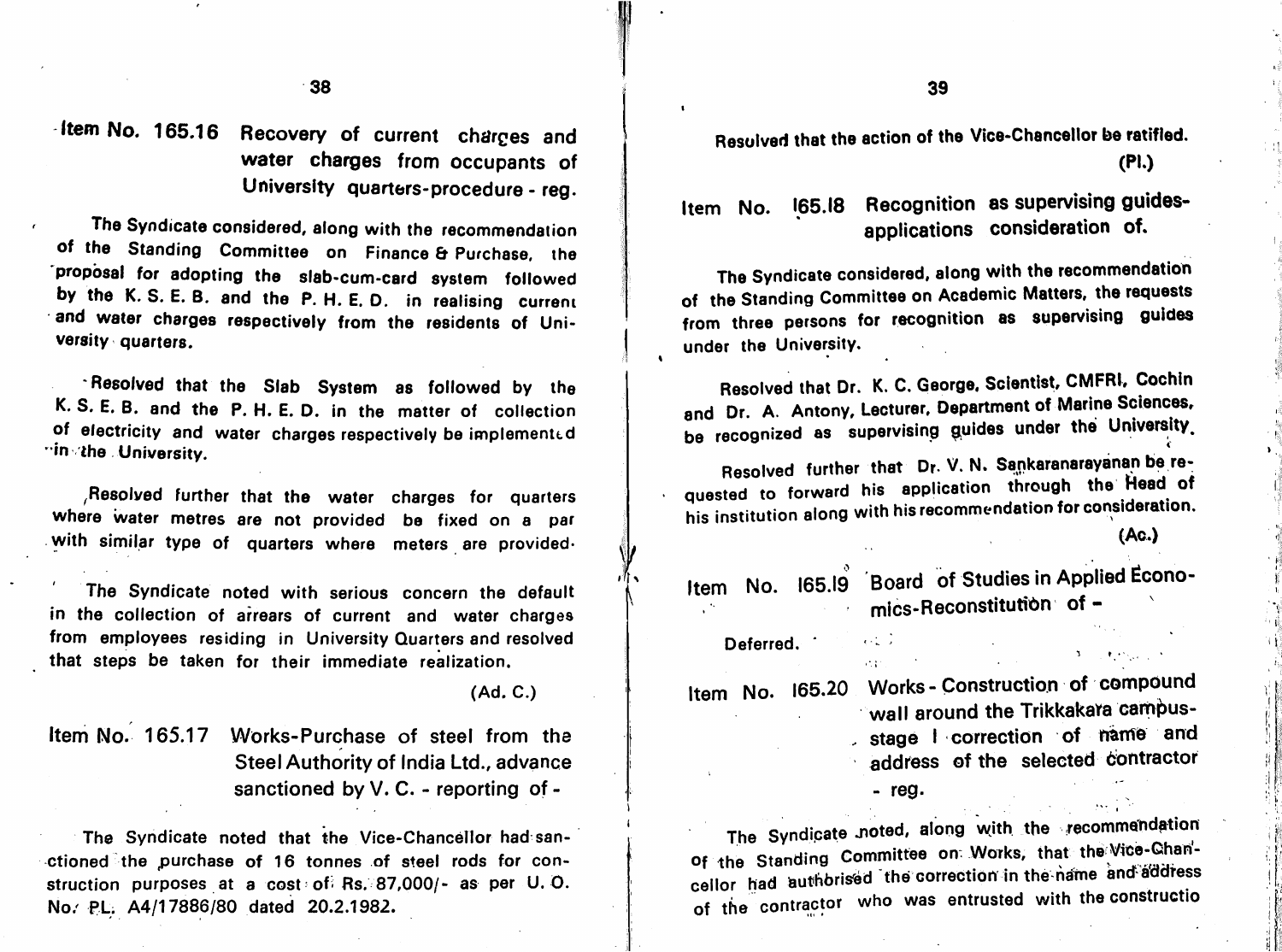of compound wall stage I at Trikkakara campus," M s. V K. Ramakrishnan & Co., Port Hill, Cochin-22, as V. K. Ramakrishnan, M/s. V. K. Ramakrishnan and Company, Port Hill, Cochin.22.

Resolved that the action of the Vice-Chancellor be ratified.

#### (PI.)

/;N I

Item No. 165.21 School of Technology-purchase of Balance - Reg.

The Syndicate considered, along with tho recommendation of the Standing Committee on Finance & Purchase, the proposal for the purchase of various items of equipment for the School of Technology at a total cost of Rs. 12,732/35 Plus s. t.

Resolved that the following items of equipment be purchased for the School of Technology at a total cost of Rs. 10,765 plus s. t., and other charges.

Item Precesion Scientific Co.

' I f".

1. Self indicating with a Capacity 1 kg. capacity of 500 gms. 1 No. graduation 5 gm. Rs. 2500/- 2. Semi Automatic Balance Giri Make (with Weight) Capacity 5 kg. Rs. 4985/-  $\mathcal{A}$ 

<sup>1</sup>3. Semi-Self indicating counter 5 gram Graduation scale type  $\sqrt{1}$  No. balance  $\sqrt{8}$ Rs. 3280/- each 10 kg. capacity

 $\mathcal{L}(\mathcal{L}^{\mathcal{L}}(\mathcal{L}^{\mathcal{L}}(\mathcal{L}^{\mathcal{L}}(\mathcal{L}^{\mathcal{L}}(\mathcal{L}^{\mathcal{L}}(\mathcal{L}^{\mathcal{L}}(\mathcal{L}^{\mathcal{L}}(\mathcal{L}^{\mathcal{L}}(\mathcal{L}^{\mathcal{L}}(\mathcal{L}^{\mathcal{L}}(\mathcal{L}^{\mathcal{L}}(\mathcal{L}^{\mathcal{L}}(\mathcal{L}^{\mathcal{L}}(\mathcal{L}^{\mathcal{L}}(\mathcal{L}^{\mathcal{L}}(\mathcal{L}^{\mathcal{L}}(\mathcal{L}$ 

Resolved further that the proposal for the purchase of Keroy'Single pan Balance be reconsidered in the light of the performance of balances of the same make available in some of the other departments of the University.  $(PI.)$ 

Item No. 165.22. OYOH Scheme for University Employees - implementation of the scheme - further consideration of.

The Syndicate considered, along with the recommendation The Syndicate of the Standing Committee on Finance B Purchase, the detailed proposal for the implementation of the allotment of land among eligible employees.

Resolved that all aspects of the proposal be closely<br>scrutinised by a two-man committee consisting Dr. P. N.<br>Krishnan Nambisan and the Registrar, in consultation with the Legal Advisor, and that the matter be taken up for consideration at a subsequent meeting of the Syndicate.

(PI.)

Item No. 165.13. Faculty of Social  $\frac{1}{2}$ .. constitution of. re -

along with the recommen-The Syndicate considered, along an Academic Matters dation of the Standing Committee on Academic Matters, dation of the Standing Scimm. Eaculty of Social Sciences. the question of re-constructing

Resolved that the Faculty of Social Sciences be reconstituted with the following members for a period of 4 years.

1. Prof. N. Ranganathan (Dean) 1. Prof. N. Ranganathan (Dean)<br>2. Dr. N. Parameswaran Nair 3. Shri. V. Vagnu  $\mathcal{L}_{\text{GUT}}$  , where  $\mathcal{L}_{\text{GUT}}$ , 4. Dr. N.P. 5. Dr. M. Oo Mathew ' Dr. M.N.V. Nayar 6. 7. Shri S. K. Datta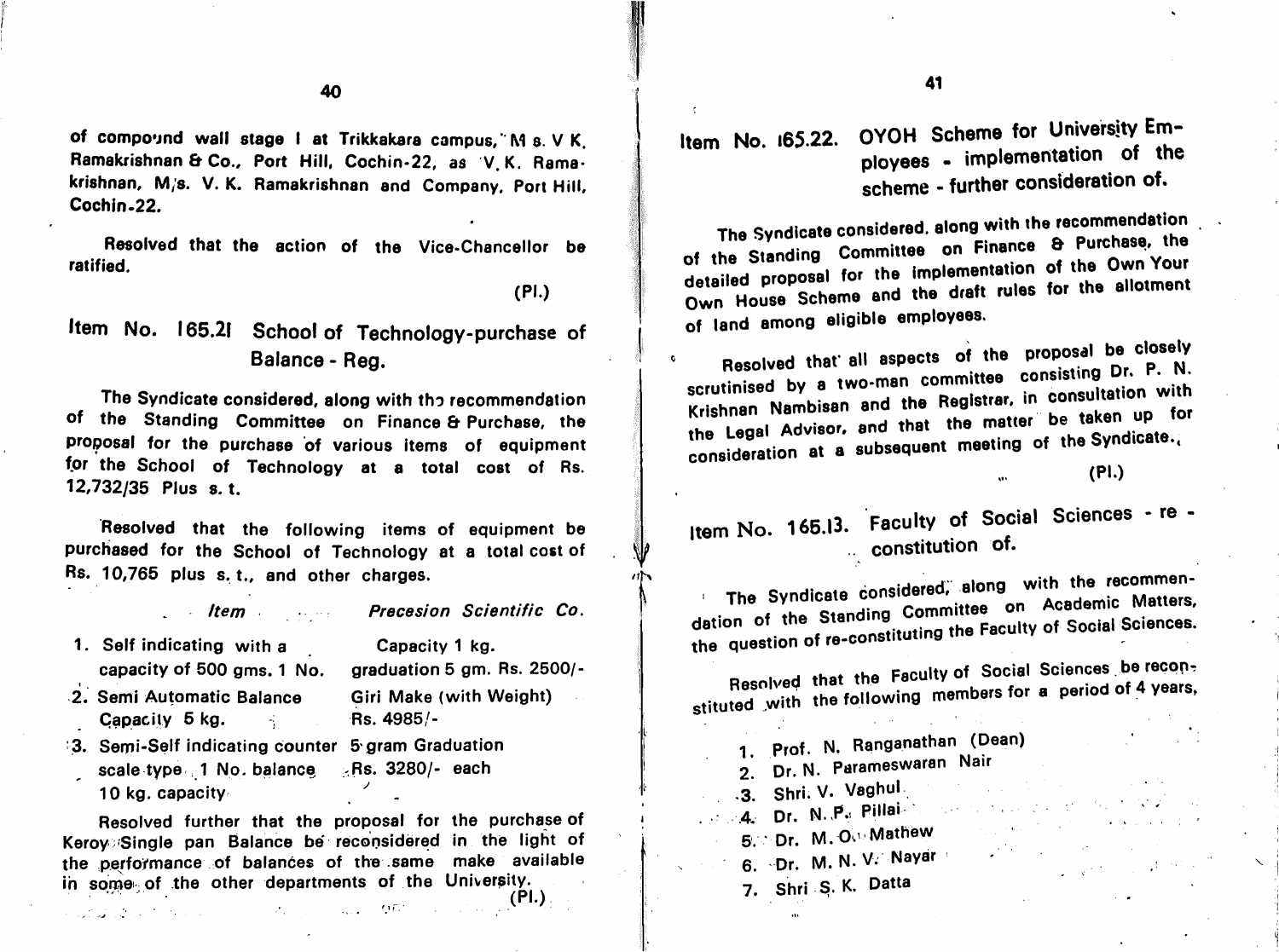and realization of the U.S. C. Banerjee, Managing Director, State Bank of Item NC. IQ5.25. Fill D. diesip Stutten<br>Internation of the Travancore of Item NC. IQ5.25. Fill D. diesip Stutten realization of the U.S. C. C. C. C. Travancore

- 9. Dr. I. S. Gulati
- 10. Dr. C. T. Kurien
- 11. Shri S. Peer Mohammed
- Prof. R. Purnachnadra Rao 12.
- Prof. R. Bandopadhyaya 13.
- 14*.* Shri V. Varghese
- 15. Prof. K. Kumaraswamy Pillai
- 16. Dr. M. Haridas.

 $(Ac.)$ 

II

i

Item No. 165.24. Ph. D. thesis entitled "Investigation on the Electrical Characteristics of certain - semi-conductor Films and Polymerized Para-Toluidine Films" submitted by Smt. Nirmala Paul in the Faculty of Science - reports of the examiners - consideration of -

The Syndicate considered, along with the recommendation of the Standing Committee on Academic Matters, the reports of the examiners and the consolidated report of the Chairman. Board of Examiners, on the thesis : "Investigation on the electrical characteristics of certain semi-conductor films and polymerised para - Toluidine films, " submitted by Smt. Nirmala Paul under the supervision of Dr. M. G. Krishna Pillai, Professor, Department of Physics,

Resolved that Smt. Nirmala Paul be awarded the degree of Doctor of Philosophy under the Faculty of Science for her thesis: "Investigation on the electrical characteristics of certain semi-conductor films and. polymerized paratoluidine films (Exami)

Item Nc. 165.25. Ph. D. thesis entitled "Motivation employees in selected industries in the industrial belt of Alwaye" submitted by Shri P. N. Krishnan Namboodiri in the Faculty of Social Sciences - Reports of Examiners consideration of .

The Syndicate considered, along with the recommendation of the Standing Conmittee on Academic Matters, the reports of the examiners and the consolidated report the reports of the examiners of the Chairman, Board of Examiners, on the thesis ; Motion vation and Expectation Realization of Employees in Selected by Industries in the Industrial Belt of Alwaye" submitted by Shri P. N. Krishnan Namboodiri, under the, supervision of Dr. P. N. Narayanan Nair.

Resolved that Shri P N. Krishnan Namboodiri be awarded<br>the degree of Doctor of Philosophy under the Faculty of the degree of Doctor of Philosophy under the Faculty of Social Sciences for his the Motivation and Expectation Realisation of Employees in Selected Industries in the Industrial Belt of Alwaye ".

(Exam.)

Item No.  $165.26$ . Ph. D. thesis submitted by Shirt K. Vasudevan - adjudication, reg.

The Syndicate considered, along with the recommen-<br>dation of the Standing Committee on Academic Matters, the question of appointing external examiners for evaluation. the question of appointing external external external external external external extension chara-<br>of the Ph. D. thesis "Investigations on the radiation characteristics of flanged section, here and securitary reflector system, submitted by Shirt III vasudevan under under under der under under under under der under under cteristics of flanged sectoral, horn antennas and corne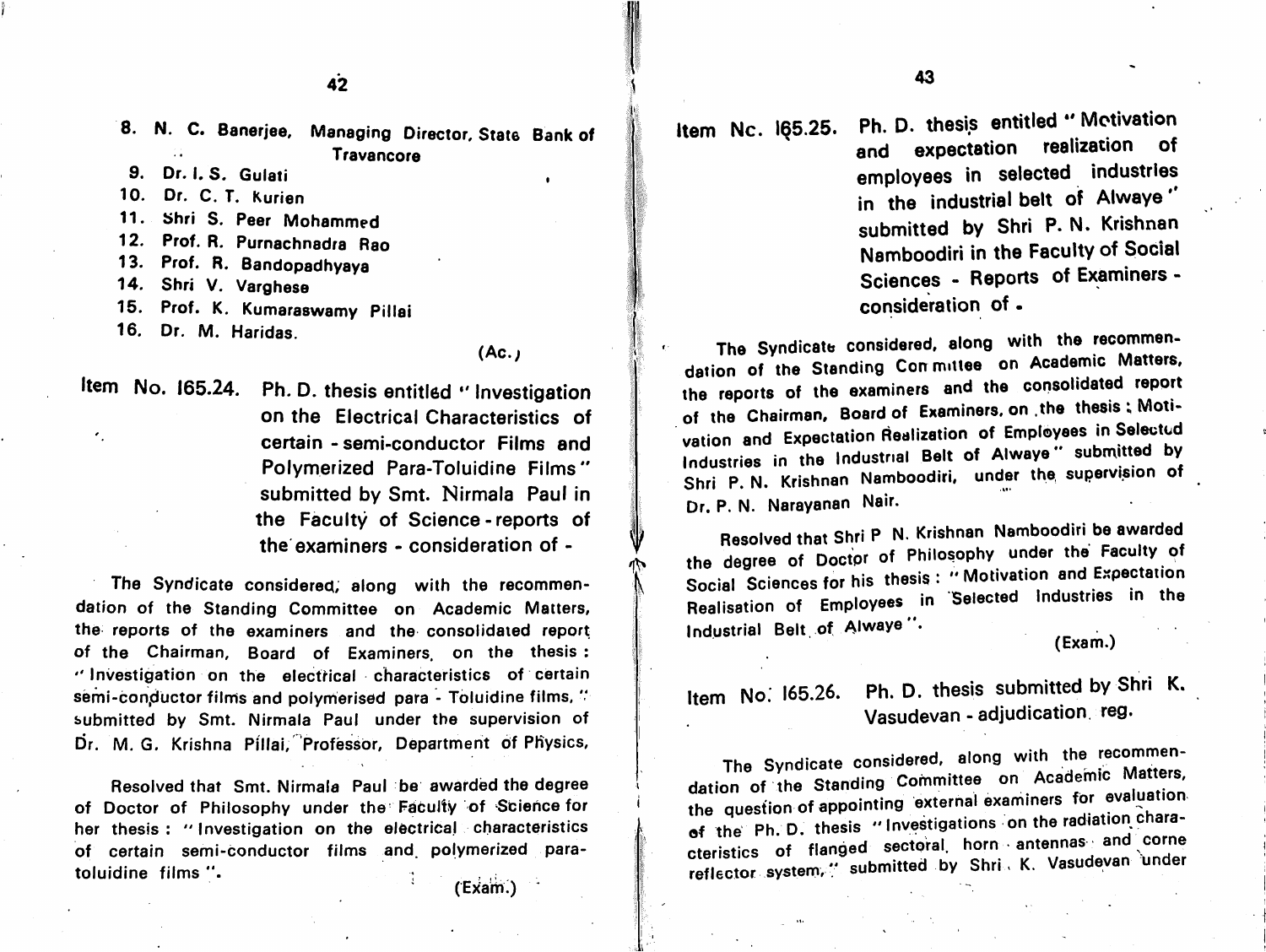44 **45** 45

the supervision of Or. K. Gopalakrishnan Keir, Professor, Department of Electronics and Communication systems.

Resolved that external examiners be appointed fof adjudicating the thesis submitted by Shri K. Vasudevan,

(Exam.)

Item No. 165.27. Ph. D. thesis submitted by Shri C. M. Paul - adjudication - reg.

The Syndicate considered, along with the recommen-**Sation of the Standing Committee on Academic Matters,** the question of appointing external examiners for evaluation of the Ph. D. thesis:. " Molecular internal mechanics : Utudies on molecular structure and properties using microwave and infrared spectral data," submitted by Shri C.M. . auf under the supervision of Dr. C.P. Girijavallabhan, Reader, Department of Physics.

Resolved that external examiners be appointed for **the presolved that the entition,**<br>Interview of Rs. 5000/- Resolved that external examiners be appointed for *Marine* Engineering and contribute a sum of Rs. 5000/adjudicating the thesis submitted by Shri C. M. Paul. (Exam.)

Item No. 165.28. Panels of paper-setters / examiners prepared by Board of Studies approval of.  $\mathcal{L}$ 

The Syndicate approved the panels of papersetters and examiners recommended by the following Boards of Studies:-

| 1.  |         |              | Board of Studies in Polymer Science & |
|-----|---------|--------------|---------------------------------------|
|     |         |              | Rubber Technology.                    |
| 2.  | ,,      | $\mathbf{z}$ | <b>Electronics</b>                    |
| .3. | $\cdot$ | $\bullet$    | Naval Architecture                    |
|     | ,,      |              | <b>Business Management</b>            |

**Technology Mathematics & Statistics** Marine Biology 5. *..* .. 6.  $\ldots$  ...  $\ldots$ (Exam.)

 $7<sub>1</sub>$ 

q.

I

 $\overline{1}$ 

Item No. 165.29. Seminar on ' Marine Engineering \* proposal for co-sponsoring and participation by the Department of Ship Technology - Reg.

The Syndicate considered, along with the recommendation of the Standing Committee on Academic Matters, and Finance & Purchase, the proposal for co-sponsoring the and Finance & Purchase, the proposarior to-oppinesing me<br>seminar on 'Marine Engineering' being organized at Cochin<br>seminar on 'Marine Luce hume by the State Committee of during the first week of June by the State Committee of Science and Technology, the Cochin Shipyard and the Institution of Engineers by contriouting a sum of Rs. 5000/-,

Resolved that the University co-sponsor the seminar on  $\mathbb{R}$  (Ac.)

The meeting came to an end at 2 p.m.

'(■ Sd/- University Buildings

Tripunithura.

V

:^i

it.

il Y

!/i

? 'Vi

#### REGISTRAR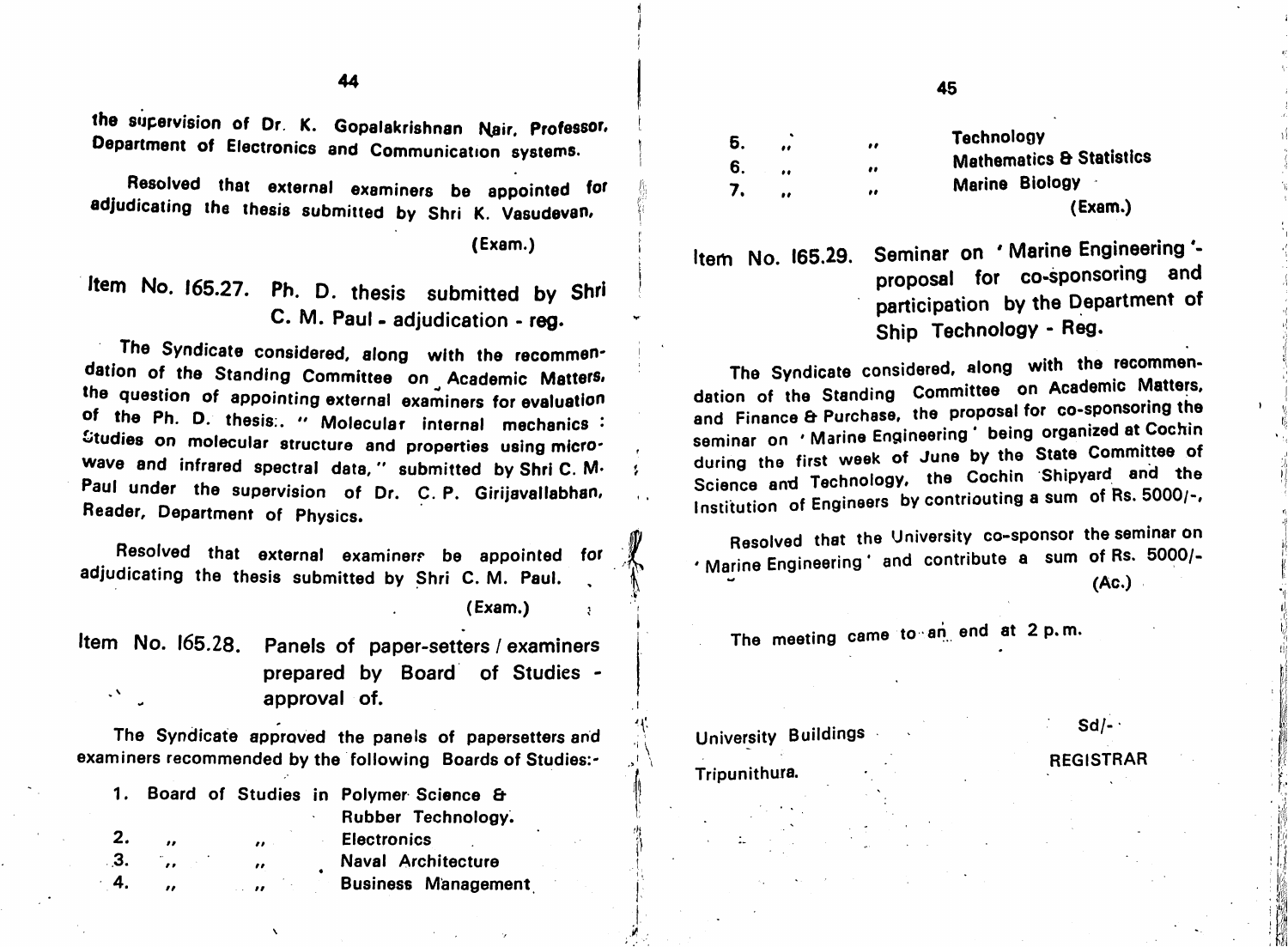| SI.<br>No. | Name of Equipment                                                          | Firm selected                                 |         | <b>Qnty</b>             | Cost ex.<br>S. T. and<br>other charges |
|------------|----------------------------------------------------------------------------|-----------------------------------------------|---------|-------------------------|----------------------------------------|
|            | $\mathbf{A}$<br>1. Electric Hot Air Oven Temperature<br>Range 50-200°C     | M/s. Concord Instruments Pvt.<br>Ltd. Cochin. |         | 1                       | 1640.00                                |
| 2.         | Shrinkage Limit set with 500 gms.                                          |                                               |         |                         |                                        |
|            | mercury                                                                    | $\bullet\bullet$                              |         |                         | 655.00                                 |
| 3.         | Pocket Penetrometer                                                        | ,,                                            |         |                         | 160.00                                 |
| 4.         | Constant Volume mould                                                      | ,,                                            |         |                         | 435.00                                 |
| 5.<br>6.   | Jodpur Parameter<br><b>Siever</b>                                          | ,,                                            |         |                         | 4280.00                                |
|            | 20 cm diameter in brass body<br>full set with pan and cover                | M/s. AIMIL                                    |         |                         | 1270.00                                |
|            | 7. Liquid limit Device                                                     | ,,                                            | One set |                         | 1010.00                                |
| 8.         | High speed stirrer with cup and baffle                                     | ,,                                            | one     |                         | 1610.00                                |
| 9.         | Extension rods 1 meter length for<br>SSP-2.5 nos.                          | ,,                                            |         | 5                       | 600.00                                 |
|            | 10. Unconfined compression test providing                                  |                                               |         |                         |                                        |
|            | ring type                                                                  |                                               |         |                         | 5290.00                                |
|            | 11. Standard Soil Hydrameter with<br>Jars long stem calibrated.            | M/s. I.S.C.                                   | 1       | $\overline{\mathbf{2}}$ | 390.00                                 |
|            |                                                                            | ۰<br>ø                                        |         |                         | G                                      |
|            |                                                                            |                                               |         |                         |                                        |
|            | Proctors Mould                                                             |                                               |         |                         | 455.00                                 |
|            |                                                                            | ,,                                            |         |                         | 830.00                                 |
|            | Proctors Needle Hydraulic Tyre<br>13.                                      | ,,                                            |         | 1                       | 248.00                                 |
| 14.        | Core-cutter with dolly and dammer                                          | $\bullet$                                     |         | 12                      | <b>672.00</b>                          |
|            | 15. Sampling tubes 300 mm x 38 mm diameter                                 | $\bullet$                                     |         |                         |                                        |
|            | 16. Pyenometer with plastic core locking<br>ring and synthetic rubber seal | ,,<br>$\ddot{\phantom{a}}$                    |         | 3                       | 177.00                                 |
|            |                                                                            |                                               | Rs.     |                         | 19,722.00                              |
|            |                                                                            |                                               |         |                         |                                        |

"! ~~

**APPENDIX I TO ITEM NºO. 165.04** 

Jj\_ ' :

(Rupees Nineteen thousand seven hundred and twenty two only ex. S. T. and other charges)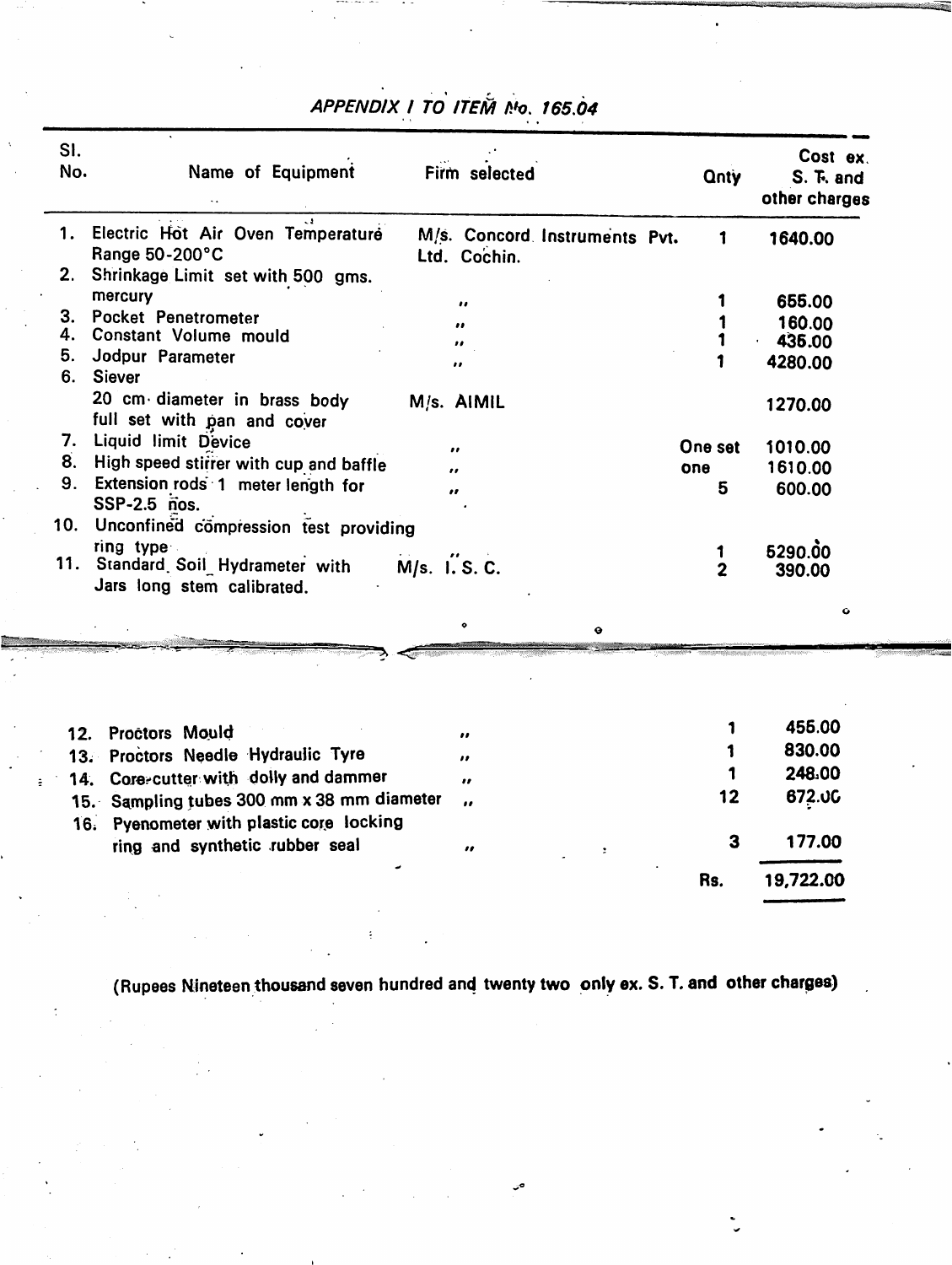| Quantity<br><b>Description</b>                                                                                                           | Rate<br>Rs. | <b>Unit</b>  | <b>Amount</b> |
|------------------------------------------------------------------------------------------------------------------------------------------|-------------|--------------|---------------|
| 50<br>40 watts Fluroscent tube                                                                                                           | 26.00       | E            |               |
| 50<br>40 Watts Starter                                                                                                                   | 3.25.       | Ε            | 1300.00       |
| 30<br>40 Watts choke                                                                                                                     | 32.00       | E            | 162.50        |
| 20<br>Bulb 500 watts                                                                                                                     | 35.00       | E            | 960.00        |
| 20<br>Bulb 60 watts<br>- 2                                                                                                               | 3.40        |              | 700.00        |
| 40<br>Bulb 25 watts                                                                                                                      | 2.95        | Ę            | 68.00         |
| $\overline{4}$<br>nos<br>Mercury Vapour lamp Bulb 400 Watts                                                                              | 287.50      | E            | 118.00        |
| 4<br>nos<br>$-do-$<br>250 Watts                                                                                                          | 188.50      | E<br>E       | 1150.00       |
| 4<br>nos.<br>$-do-$<br>125 Watts                                                                                                         | 97.60       | E            | 754 00        |
| $\overline{\mathbf{2}}$<br>nos<br>160 Watts M. L. L. Bulb                                                                                | 86.60       | E            | 390.40        |
| $\mathbf{r}^{\prime}$ 2<br>nos<br>400 Watts choke                                                                                        | 266.50      | E            | 17320         |
| $\ddot{\phantom{1}}$ 2<br>nos<br>250 Watts choke                                                                                         | 203.75      | E            | 533.00        |
| $\begin{array}{\begin{array}{\small \end{array}}$<br>nos 125 Watts choke                                                                 | 97.60       | E            | 407.50        |
| 20<br>nos and the property of the set of the set of the set of the set of the set of the set of the set of the set o<br>110 volt starter | 4.15        | E            | 195,20        |
| $20$ nos<br>20 Watts 2 tt tube                                                                                                           | 24.50       |              | 083.00        |
| 20<br>nos.<br>$\mathbb{R}^2$<br>5 Amps S. P. T. switch                                                                                   | 4.35        | E<br>E       | 490.00        |
|                                                                                                                                          | $\bullet$   |              | 87.00         |
|                                                                                                                                          |             |              |               |
| 5 Amps 3 pin plug<br>$\bf{5}$<br>nos                                                                                                     | 3.60        | E            | 18.0C         |
| 15 Amps 3 pin plug with switch<br>10<br>$-$ nos                                                                                          | 16.70       | E            | 167.00        |
| 15 amps Porcelain fuse units<br>$5^{\circ}$<br>nos                                                                                       | 4.00        | E            | 20.00         |
| 200 amps fuse unit<br>10<br>nos                                                                                                          | 244.20      | E            | 2442.00       |
| 63 amps fuse unit<br>$6\phantom{1}6$<br>nos                                                                                              | 41.80       | $\mathbf{E}$ | 250.80        |
| $M \sim$<br>$7/20$ P.V.C: copper wire<br>100                                                                                             | 487.20      | 100 M        | 487.20        |
| 7/16 P.V.C. copper wire<br>100<br><b>M</b>                                                                                               | 1269.85     | $100$ M      | 1269.85       |
| $-M = 3/20$ P.V.C. copper wire.<br>100                                                                                                   | 224.70      | 100 M        | 224.70        |
| 1/18 Weather proof copper wire<br>100<br>$M \sim$                                                                                        | 124.50      | 100 M        | 124.50        |
| 300 amps fuse switch with HRC fuse<br>nó<br>$\mathbf 1$                                                                                  | 1716.00     | E            | 1716.00       |
| role PVC adhesive tapes (25M)<br>$-20$ .                                                                                                 | 7.20        | rple         | 144.00        |
| 100 amps fuse unit<br>6<br>nos                                                                                                           | 61.80       | E.           | 37080         |
| š.<br>전 남자 나는 화사가                                                                                                                        |             |              | 14806.65      |

# appendix // TO ITEM No. 16508

 $\overline{\phantom{a}}$ 

I

 $\sim$   $\sim$  $\ddotsc$  Ä,